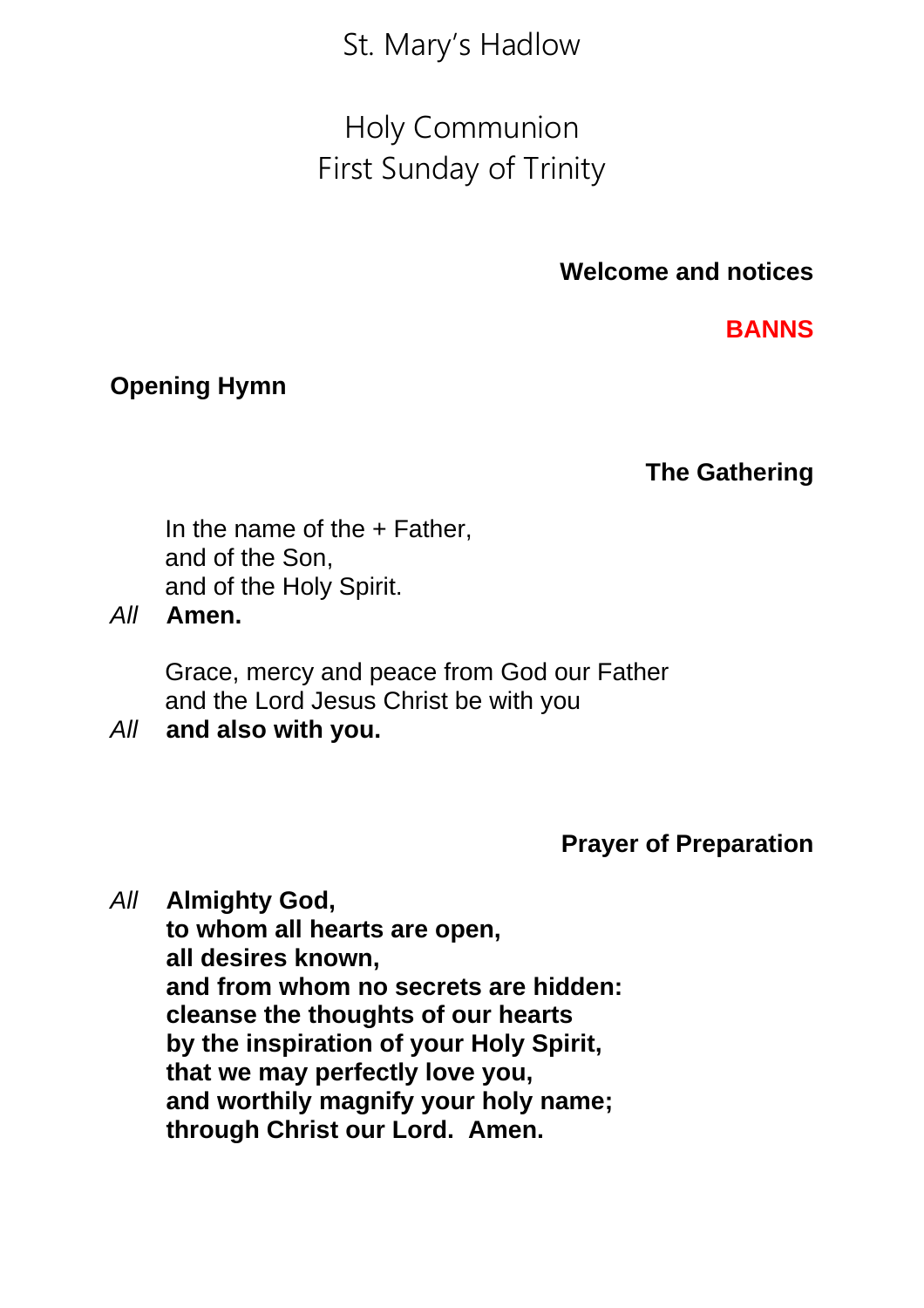#### **Prayers of Penitence**

#### **Invitation to confession**

Let us confess our sins in penitence and faith, firmly resolved to keep God's commandments and to live in love and peace with all.

*All* **Almighty God, our heavenly Father, we have sinned against you and against our neighbour in thought and word and deed, through negligence, through weakness, through our own deliberate fault. We are truly sorry and repent of all our sins. For the sake of your Son Jesus Christ, who died for us, forgive us all that is past and grant that we may serve you in newness of life to the glory of your name. Amen.**

#### *The president says*

Almighty God, who forgives all who truly repent, have mercy upon you, pardon and deliver you from all your sins, confirm and strengthen you in all goodness, and keep you in life eternal; through Jesus Christ our Lord.

*All* **Amen.**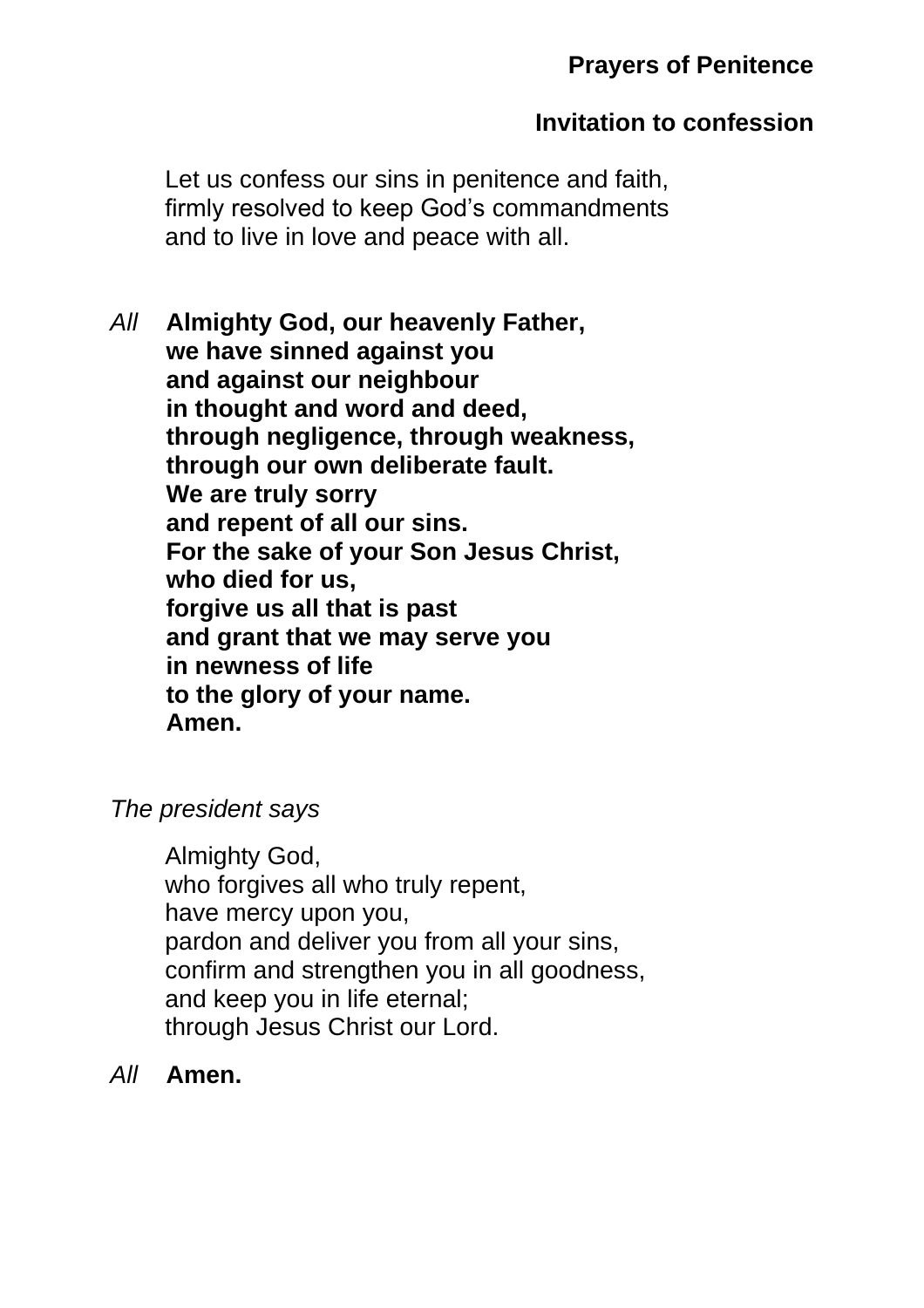*All* **Glory to God in the highest, and peace to his people on earth. Lord God, heavenly King, almighty God and Father. We worship you, we give you thanks, we praise you for your glory.**

> **Lord Jesus Christ, only Son of the Father, Lord God, Lamb of God, you take away the sin of the world: have mercy on us; you are seated at the right hand of the Father: receive our prayer.**

**For you alone are the Holy One. You alone are the Lord. You alone are the most high, Jesus Christ, with the Holy Spirit, in the glory of God the Father.**

## **The Collect**

*The president introduces a period of silent prayer with the words "Let us pray".*

O God, the strength of all those who put their trust in you, mercifully accept our prayers and, because through the weakness of our mortal nature we can do no good thing without you, grant us the help of your grace, that in the keeping of your commandments we may please you both in will and deed; through Jesus Christ your Son our Lord, who is alive and reigns with you, in the unity of the Holy Spirit, one God, now and for ever.

*All* **Amen.**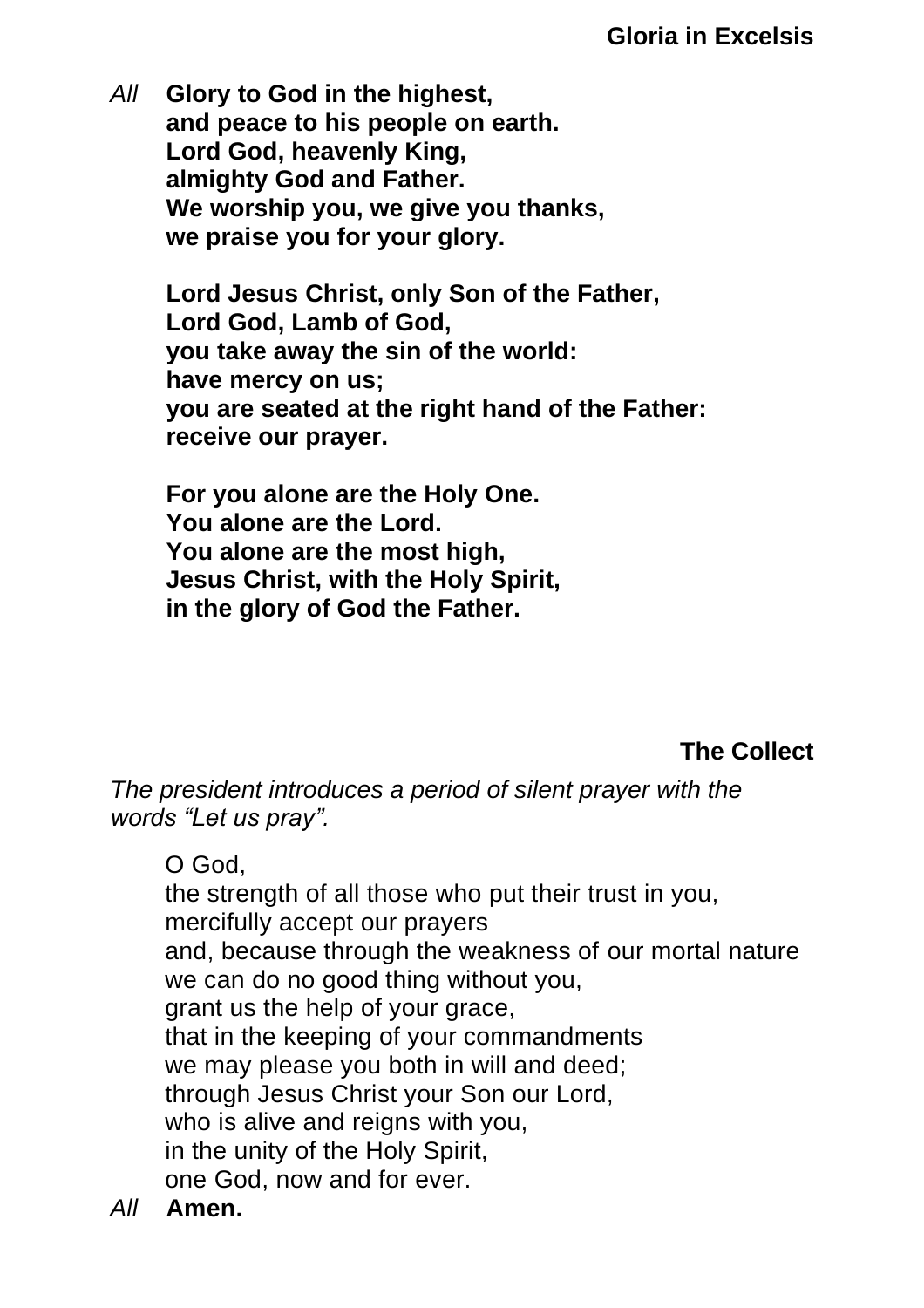# **The First Reading**

Galatians 3. 23-end

Now before faith came, we were imprisoned and guarded under the law until faith would be revealed. Therefore the law was our disciplinarian until Christ came, so that we might be reckoned as righteous by faith. But now that faith has come, we are no longer subject to a disciplinarian, for in Christ Jesus you are all children of God through faith. As many of you as were baptized into Christ have clothed yourselves with Christ. There is no longer Jew or Greek; there is no longer slave or free; there is no longer male and female, for all of you are one in Christ Jesus. And if you belong to Christ, then you are Abraham's offspring, heirs according to the promise.

This is the word of the Lord.

*All* **Thanks be to God.**

## **The Gradual Hymn**

# **The Gospel Reading**

Hear the Gospel of our Lord Jesus Christ, according to Luke

*All* **Glory to you, O Lord.**

*Luke 8: 26-39*

Then they arrived at the region of the Gerasenes, which is opposite Galilee. As he stepped out on shore, a man from the city who had demons met him. For a long time he had not worn any clothes, and he did not live in a house but in the tombs. When he saw Jesus, he cried out and fell down before him, shouting, "What have you to do with me,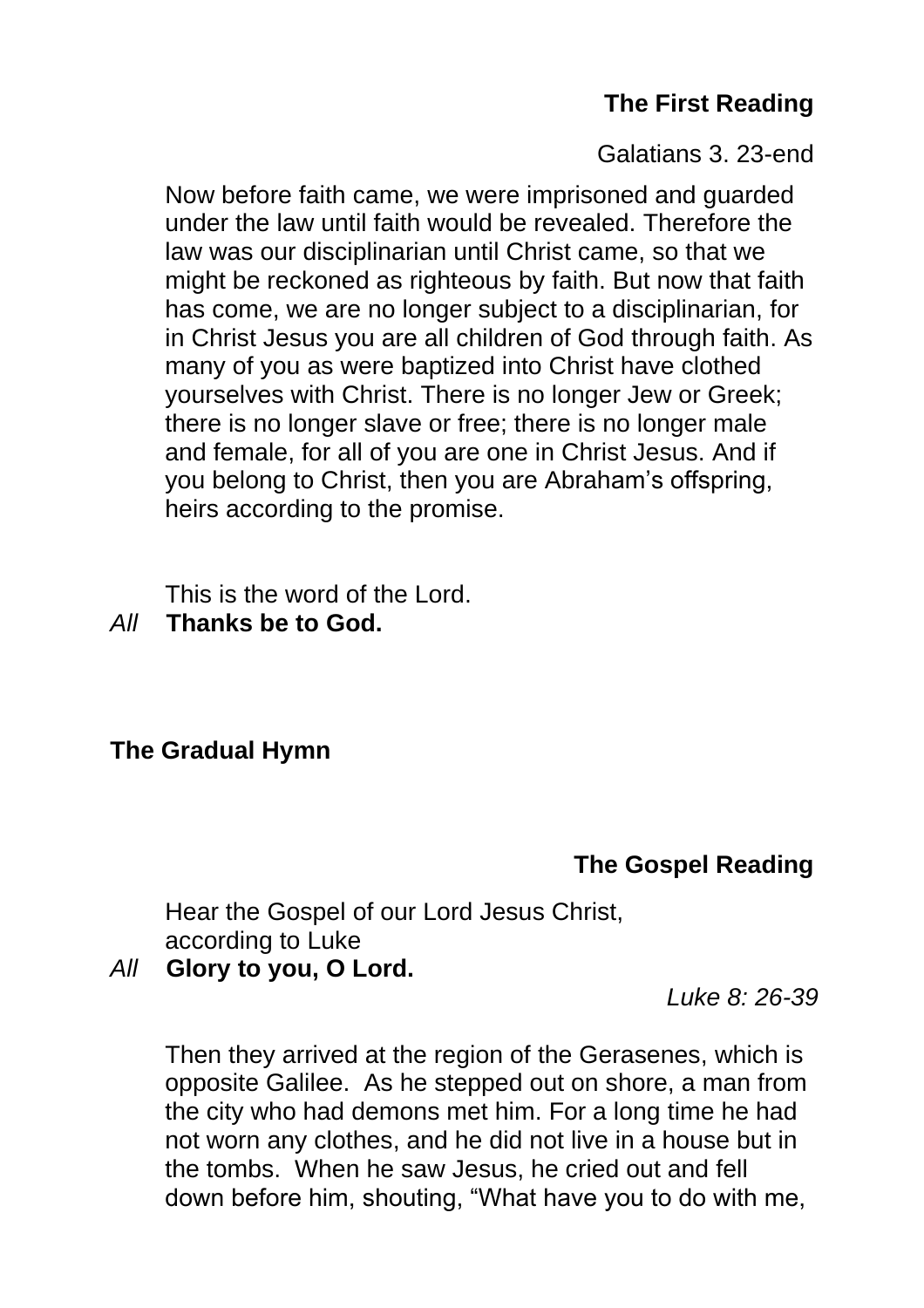Jesus, Son of the Most High God? I beg you, do not torment me," for Jesus had commanded the unclean spirit to come out of the man. (For many times it had seized him; he was kept under guard and bound with chains and shackles, but he would break the bonds and be driven by the demon into the wilds.) Jesus then asked him, "What is your name?" He said, "Legion," for many demons had entered him. They begged him not to order them to go back into the abyss.

Now there on the hillside a large herd of swine was feeding, and the demons begged Jesus to let them enter these. So he gave them permission. Then the demons came out of the man and entered the swine, and the herd stampeded down the steep bank into the lake and was drowned.

When the swineherds saw what had happened, they ran off and told it in the city and in the country. Then people came out to see what had happened, and when they came to Jesus, they found the man from whom the demons had gone sitting at the feet of Jesus, clothed and in his right mind. And they became frightened. Those who had seen it told them how the one who had been possessed by demons had been healed. Then the whole throng of people of the surrounding region of the Gerasenes asked Jesus to leave them, for they were seized with great fear. So he got into the boat and returned. The man from whom the demons had gone out begged that he might be with him, but Jesus sent him away, saying, "Return to your home, and declare how much God has done for you." So he went away, proclaiming throughout the city how much Jesus had done for him.

#### *At the end*

This is the Gospel of the Lord.

*All* **Praise to you, O Christ.**

*The children may be blessed and sent to their clubs*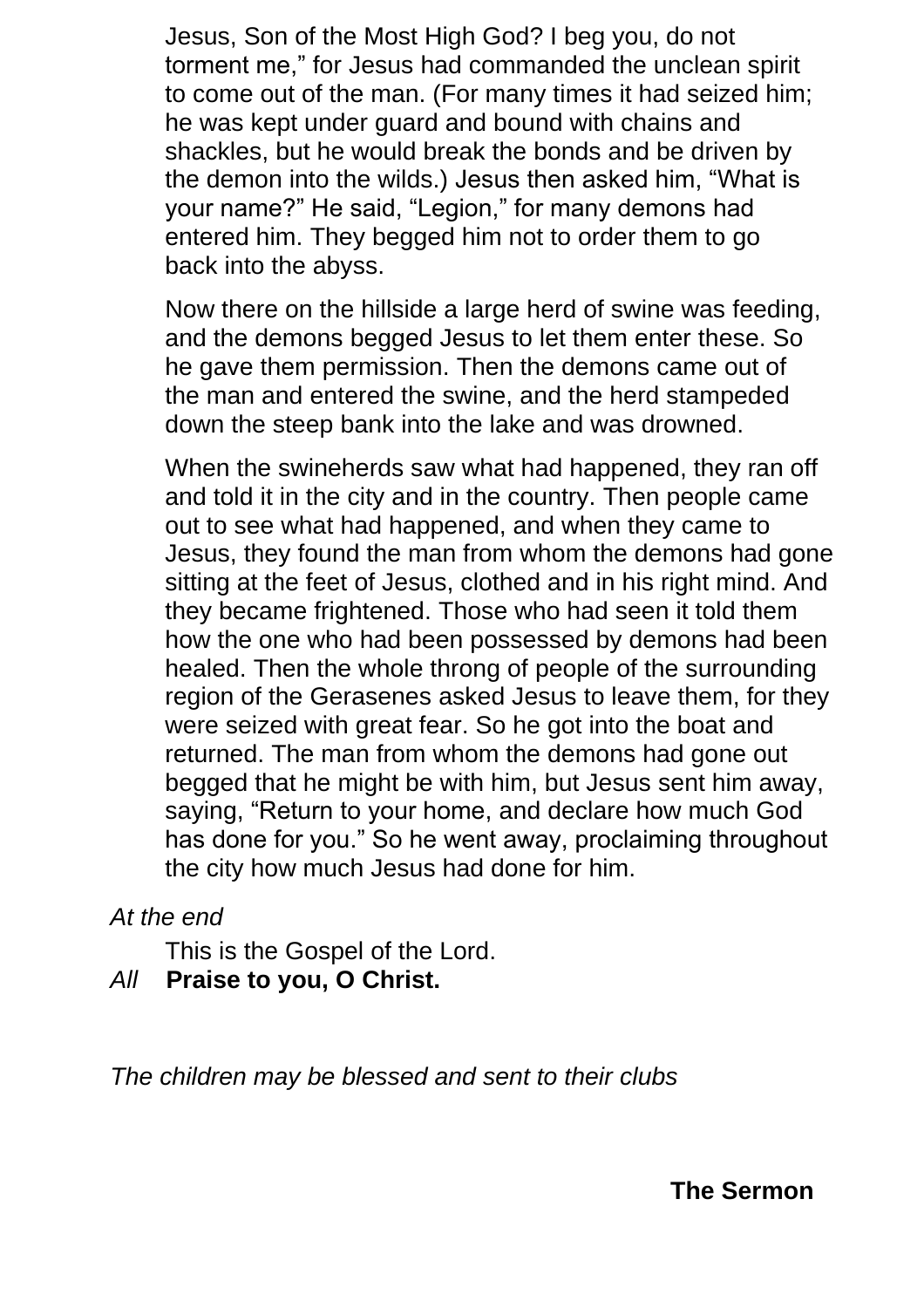*All* **We believe in one God, the Father, the Almighty, maker of heaven and earth, of all that is, seen and unseen.**

> **We believe in one Lord, Jesus Christ, the only Son of God, eternally begotten of the Father, God from God, Light from Light, true God from true God, begotten, not made, of one being with the Father; through him all things were made. For us and for our salvation he came down from heaven, was incarnate of the Holy Spirit and the Virgin Mary and was made man. For our sake he was crucified under Pontius Pilate; he suffered death and was buried. On the third day he rose again in accordance with the scriptures; he ascended into heaven and is seated at the right hand of the Father. He will come again in glory to judge the living and the dead, and his kingdom will have no end. We believe in the Holy Spirit, the Lord, the giver of life, who proceeds from the Father and the Son, who with the Father and Son is worshipped and glorified, who has spoken through the prophets. We believe in One, Holy, Catholic and Apostolic Church. We acknowledge one baptism for the forgiveness of sins. We look for the resurrection of the dead, and the life of the world to come. Amen.**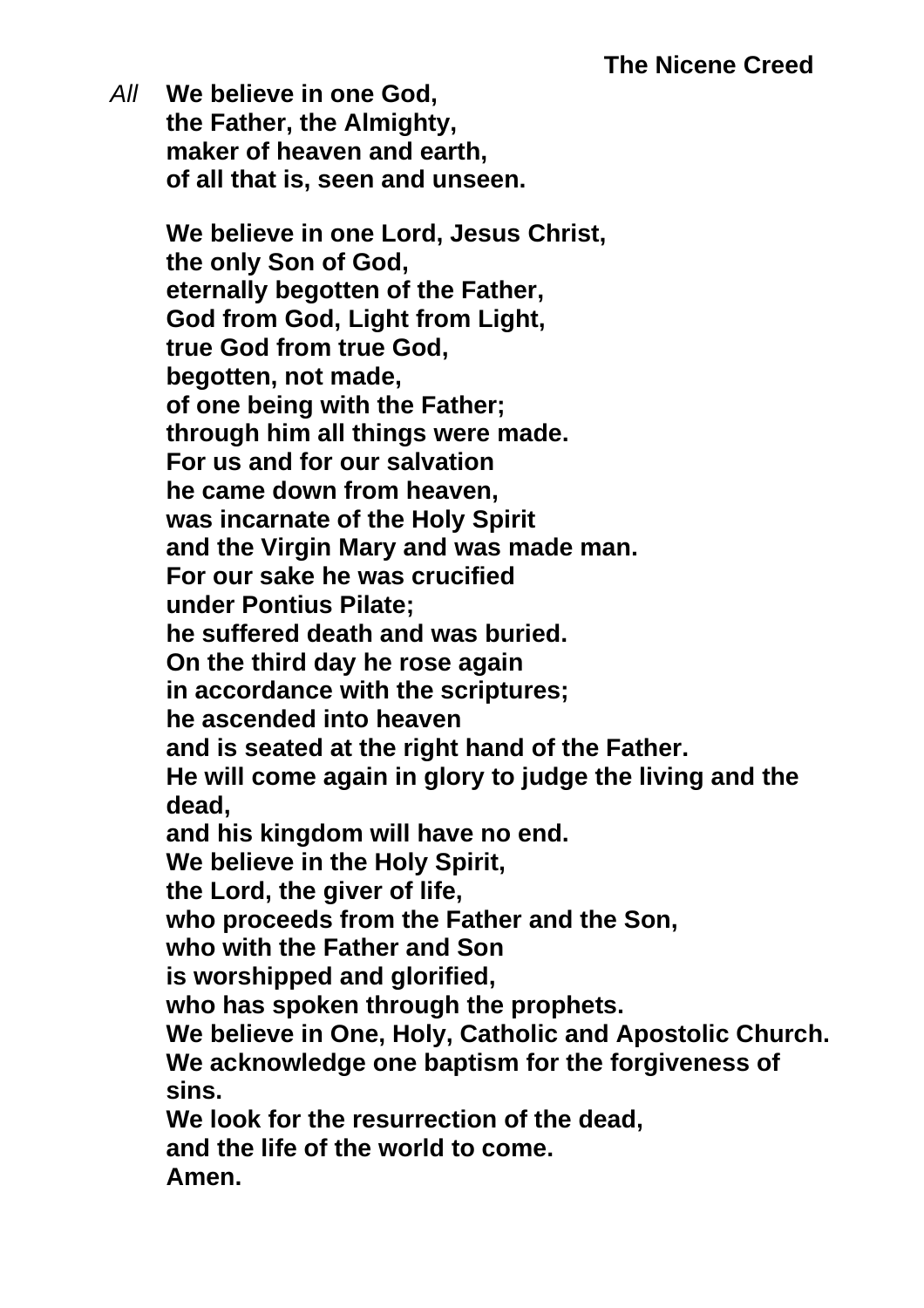*Please sit or kneel*

*The response to '*Lord, in your Mercy' *is* 

# *All* **Hear our Prayer.**

#### *And at the end:*

Merciful Father*,*

*All* **accept these prayers for the sake of your Son, our Saviour Jesus Christ. Amen.**

## **The Liturgy of the Sacrament**

We are the body of Christ.

In the one Spirit we were all baptised into one body.

Let us then pursue all that makes for peace and builds up our common life.

The peace of the Lord be always with you.

#### *All* **and also with you.**

Let us offer one another a sign of peace.

*All may exchange a sign of peace*

# **The Peace**



#### **Preparation of the Table Taking of the Bread and Wine**

# **The Offertory Hymn**

*The gifts of the people may be gathered and presented. The table is prepared and bread and wine are placed upon it.*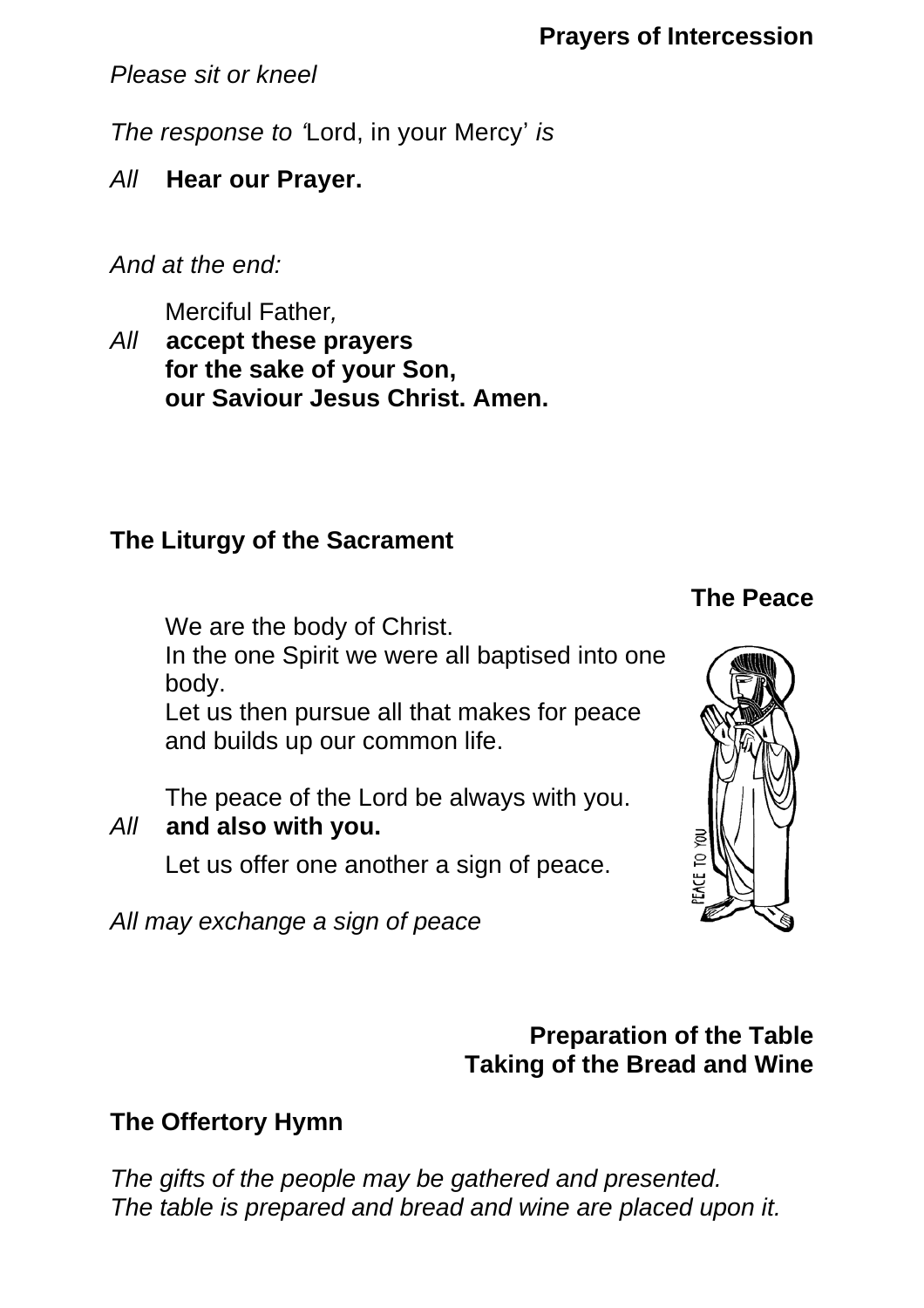The Lord be with you.

#### *All* **And also with you.**

Lift up your hearts.

#### *All* **We lift them to the Lord.**

Let us give thanks to the Lord our God.

#### *All* **It is right to give thanks and praise.**

Father, you made the world and love your creation. You gave your son Jesus Christ to be our Saviour. His dying and rising have set us free from sin and death. And so we gladly thank you, with saints and angels, praising you and *singing*:

*All* **Holy, holy, holy Lord, God of power and might, Heaven and Earth are full of your glory. Hosanna in the highest. Blessed is he who comes In the name of the Lord. Hosanna in the highest.** 

We praise and bless you, loving Father, through Jesus Christ, our Lord; and as we obey his command, send your Holy Spirit, that broken bread and wine outpoured may be for us the body and blood of your dear Son.

On the night before he died he had supper with his friends and, taking bread, he praised you. He broke the bread, gave it to them and said: take, eat; this is my body, which is given for you, do this in remembrance of me.

When supper was ended he took the cup of wine. Again he praised you, gave it to them and said, Drink this all of you, this is my blood of the new covenant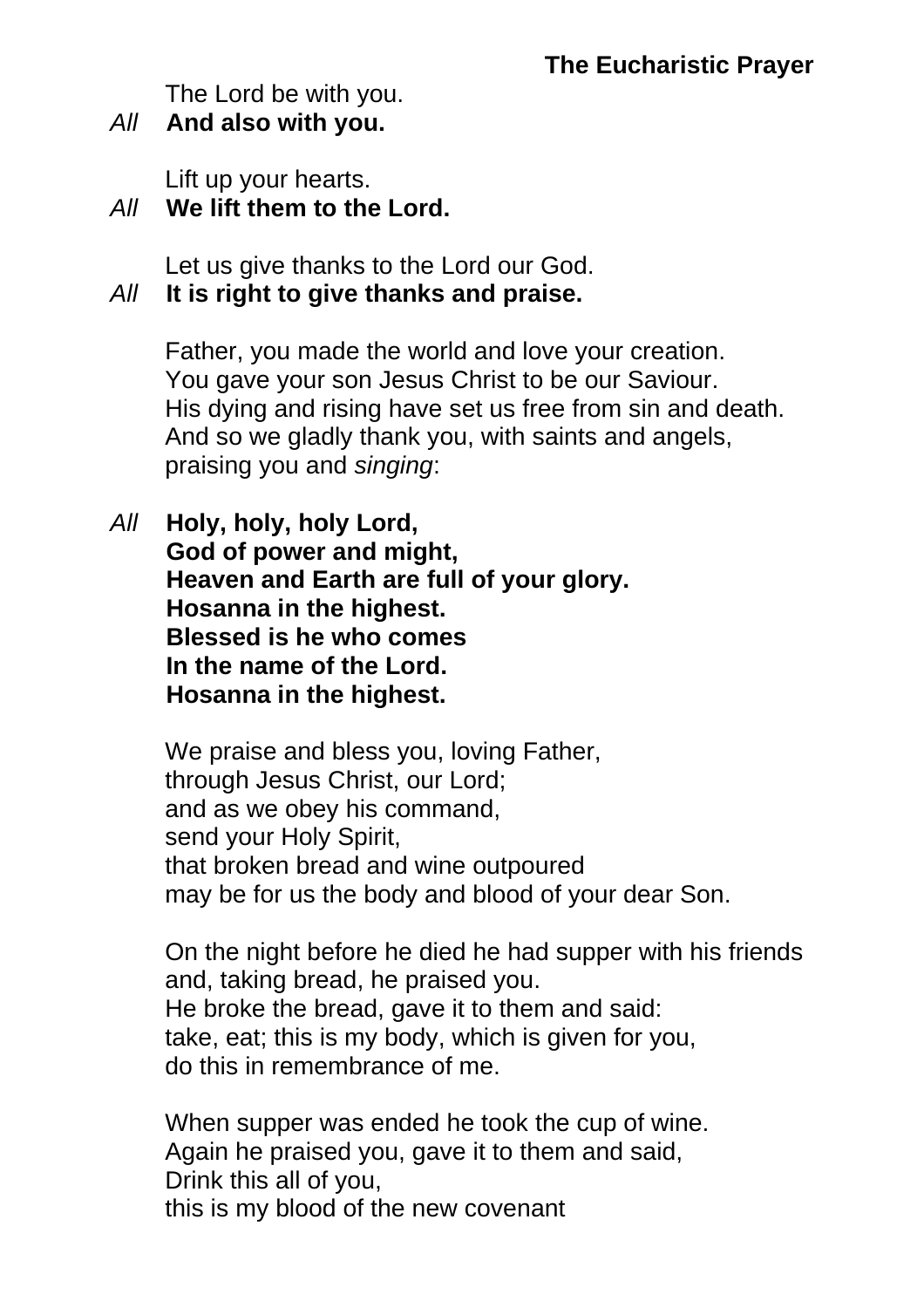which is shed for you and for many for the forgiveness of sins. Do this, as often as you drink it, in remembrance of me.

So, Father, we remember all that Jesus did, in him we plead with confidence his sacrifice made once for all upon the cross.

Bringing before you the bread of life and cup of salvation, we proclaim his death and resurrection until he comes in glory.

#### **All: Christ has died; Christ is risen; Christ will come again.**

Lord of all life, help us to work together for that day when your kingdom comes and justice and mercy will be seen in all the earth.

Look with favour on your people, gather us in your loving arms and bring us with St Mary and all the saints to feast at your table in heaven.

Through Christ, and with Christ, and in Christ, in the unity of the Holy Spirit, all honour and glory are yours, O loving Father, for ever and ever,

*All* **Amen.**

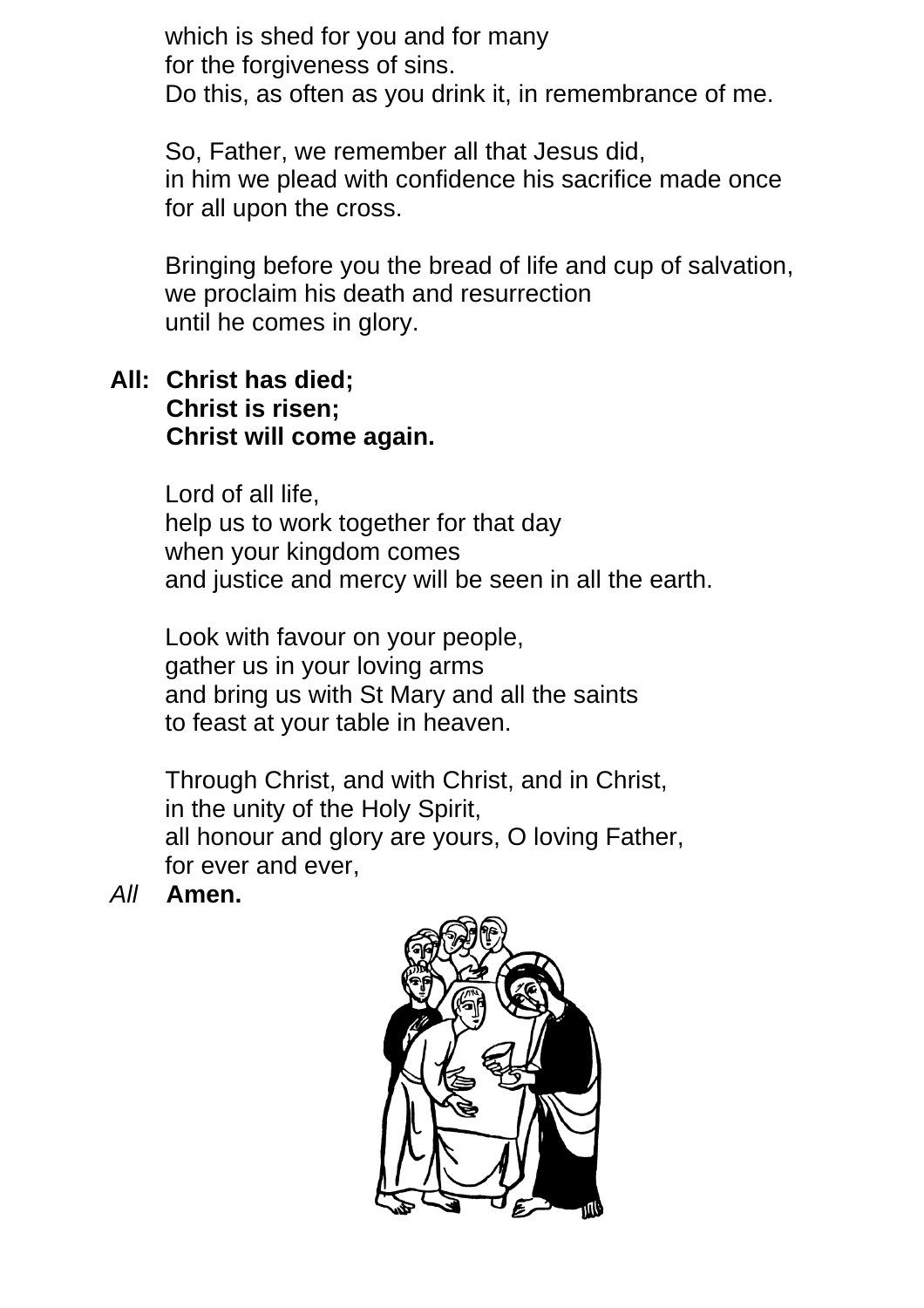As our Saviour taught us, so we pray.

*All* **Our Father in heaven, hallowed be your name, your kingdom come, your will be done, on earth as in heaven. Give us today our daily bread. Forgive us our sins as we forgive those who sin against us. Lead us not into temptation but deliver us from evil. For the kingdom, the power, and the glory are yours now and forever. Amen.**

**Breaking of the Bread**

*The president breaks the bread.* 

We break this bread To share in the body of Christ.

*All* **Though we are many, we are one body, because we all share in one bread.** 

**Agnus Dei**

*All* **Lamb of God, you take away the sin of the world,** 

**have mercy on us.** 

**Lamb of God, you take away the sin of the world, have mercy on us.** 

**Lamb of God, you take away the sin of the world, grant us peace.**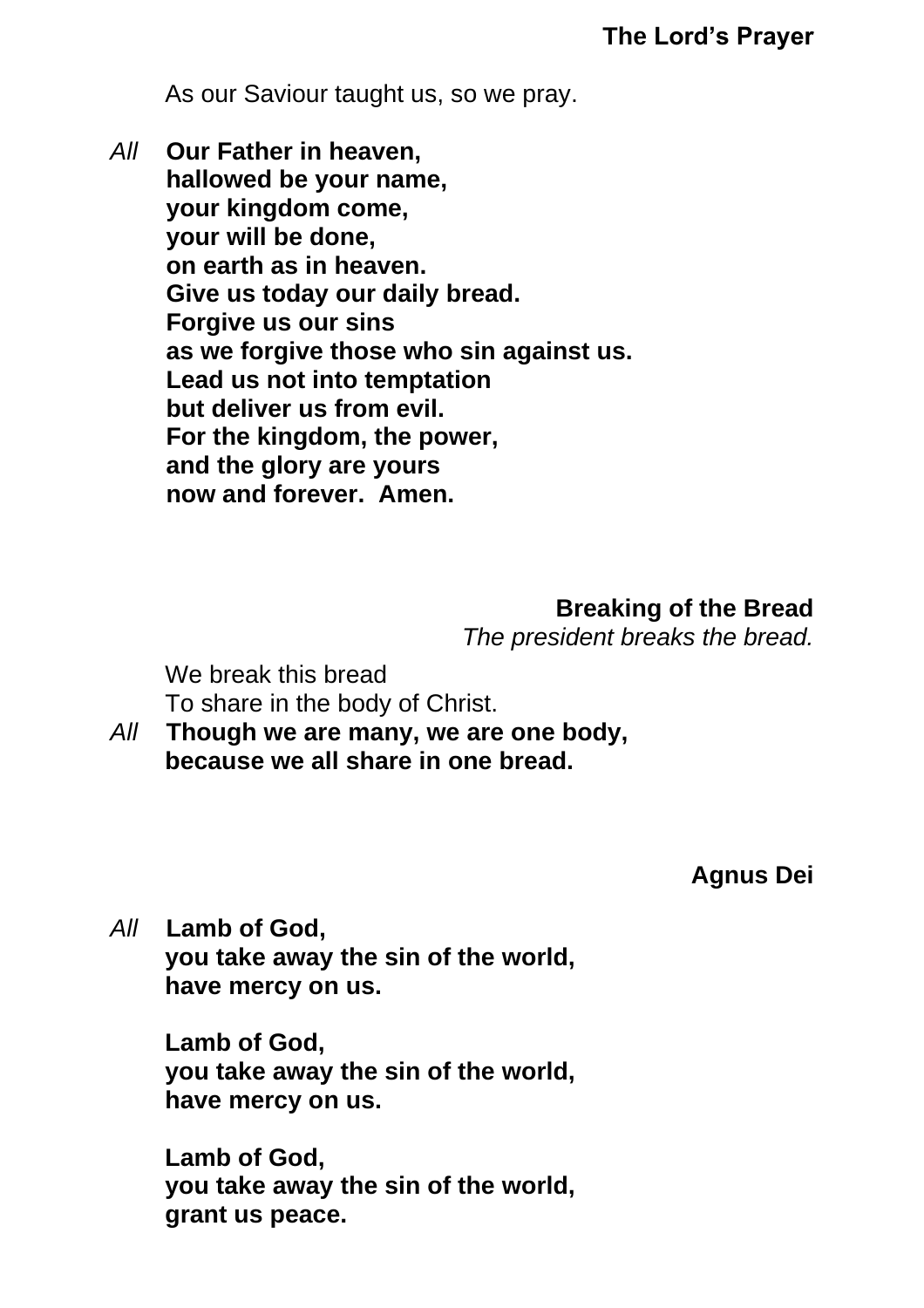*All* **We do not presume to come to this your table, merciful Lord, trusting in our own righteousness, but in your manifold and great mercies. We are not worthy so much as to gather up the crumbs under your table. But you are the same Lord whose nature is always to have mercy. Grant us therefore, gracious Lord, so to eat the flesh of your dear Son Jesus Christ and to drink his blood, that our sinful bodies may be made clean by his body and our souls washed through his most precious blood, and that we may evermore dwell in him and he in us. Amen.**

> **Spiritual Communion for those not receiving today**

*All* **Send your Holy Spirit upon us that, though separated by distance, we may still, through faith, be partakers in the benefits of Christ's offering of his body and his blood. This we ask, through the same Jesus Christ our Saviour. Amen.** 

Draw near with faith. Receive the body of our Lord Jesus Christ, which he gave for you, and his blood which he shed for you. Eat and drink in remembrance that he died for you, and feed on him in your hearts by faith with thanksgiving.

*The president and the people receive communion.*

*During the distribution hymns and anthems may be sung.*